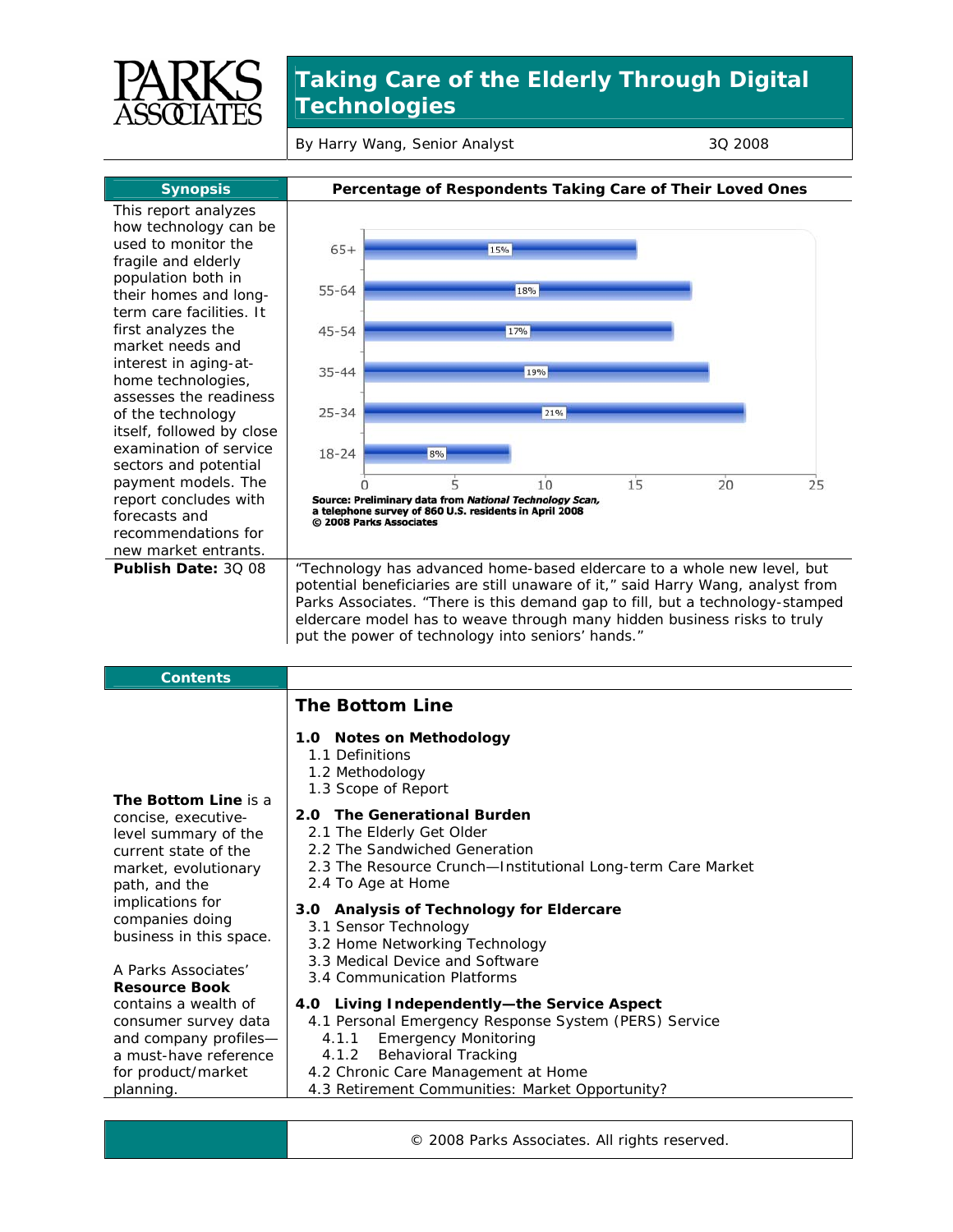

## **Taking Care of the Elderly Through Digital Technologies**

By Harry Wang, Senior Analyst 3Q 2008

|    | 4.4 Monitoring the Elderly at a long-term Care Facility                                                                                                                                                                                                                                                                                                                                                                                                                                                                              |
|----|--------------------------------------------------------------------------------------------------------------------------------------------------------------------------------------------------------------------------------------------------------------------------------------------------------------------------------------------------------------------------------------------------------------------------------------------------------------------------------------------------------------------------------------|
|    | 5.0 Revenue Model and Business Plan Discussion<br>5.1 Out-of-Pocket Pay: Drivers and Barriers<br>5.2 Insurance Coverage: Perception and Requirements<br>5.3 Private Pay and Reimbursement Medley: Any Chance?                                                                                                                                                                                                                                                                                                                        |
|    | 6.0 Market Forecasts and Implications                                                                                                                                                                                                                                                                                                                                                                                                                                                                                                |
|    | <b>Resource Book</b>                                                                                                                                                                                                                                                                                                                                                                                                                                                                                                                 |
|    | 1.0 Consumer Data and Industry Background<br>1.1 The Senior Population and Their Health Conditions<br>1.2 Overview of the Eldercare Market                                                                                                                                                                                                                                                                                                                                                                                           |
|    | 2.0 Company Profiles<br>2.1 1-800-MFD-AI FRT<br>2.2 American Medical Alarms, Inc.<br>2.3 American Medical Alert Corporation<br>2.4 CareGuide<br>2.5 Dovetail Health<br>2.6 IgeaCare Systems Inc.<br>2.7 iMetrikus<br>2.8 Life Alert Emergency Response, Inc.<br>2.9 Link to Life<br>2.10 Living Independently Group, Inc.<br>2.11 Medical Alarm Concepts<br>2.12 Personal Response Corp.<br>2.13 Philips Lifeline<br>2.14 ResponseLink (subsidiary of Pacific Pulmonary Services Corp.)<br>2.15 Tunstall<br>2.16 ViTelNet /ViTelCare |
|    |                                                                                                                                                                                                                                                                                                                                                                                                                                                                                                                                      |
| es |                                                                                                                                                                                                                                                                                                                                                                                                                                                                                                                                      |

| <b>Figures</b> |                                                                   |
|----------------|-------------------------------------------------------------------|
|                | The Middle-Aged are the "Sandwiched Generation"                   |
|                | Facts About U.S. Long-term Care Market                            |
|                | Senior Population's Familiarity with Digital Technology           |
|                | Types of Sensors Used in Eldercare Market                         |
|                | Networking Standards Promoted by Continua Health Alliance         |
|                | ZigBee and Z-Wave                                                 |
|                | Peripheral Device Categories for Eldercare                        |
|                | Software Developers for Medical Devices                           |
|                | Communication Platforms for Connected Eldercare                   |
|                | Industry Leaders in the PERS Market                               |
|                | Behavioral Tracking Firms and Their Solutions                     |
|                | Hospital Discharges by Principal Diagnosis                        |
|                | Examples of Technology-assisted Disease Management Practices      |
|                | Total Addressable Market for Eldercare Technologies               |
|                | Eldercare Market Forecast: the Number of Users by Applications    |
|                | Revenue Forecast of Eldercare Technology: Hardware & Service      |
|                | Revenue Forecast of Eldercare Technology Market by Market Segment |
|                | Senior Households as a Percentage of All U.S. Households          |
|                | U.S. Seniors' Annual Household Income                             |
|                | Types of Residence for U.S. Seniors                               |
|                | U.S. Seniors' Health Conditions                                   |
|                |                                                                   |